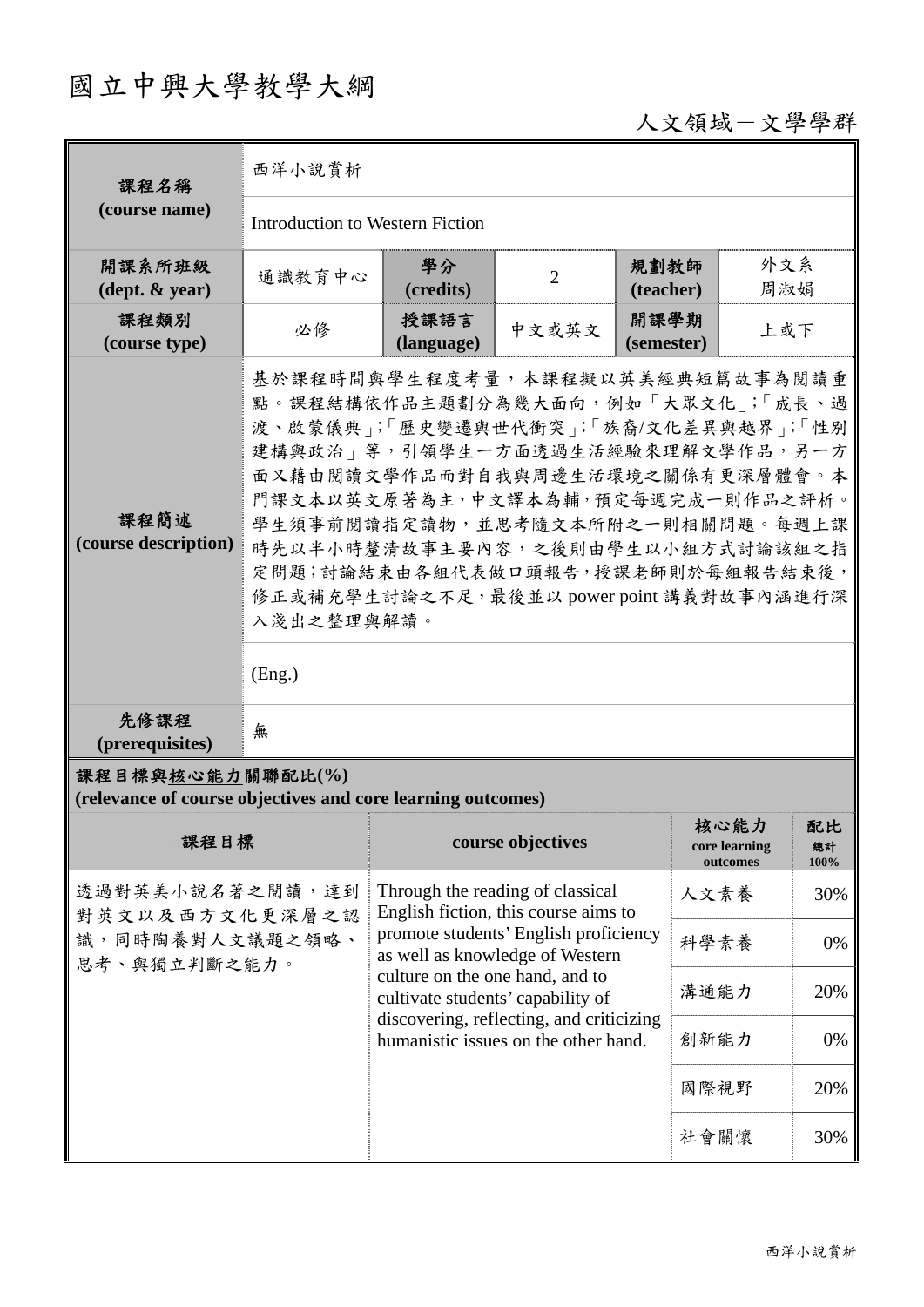|                            | 課程目標之教學方法與評量方法<br>(teaching and assessment methods for course objectives)                                                                                                                                                                                                                                                                                                                                                                                                                 |                                          |  |  |  |  |  |
|----------------------------|-------------------------------------------------------------------------------------------------------------------------------------------------------------------------------------------------------------------------------------------------------------------------------------------------------------------------------------------------------------------------------------------------------------------------------------------------------------------------------------------|------------------------------------------|--|--|--|--|--|
|                            | 教學方法 (teaching methods)                                                                                                                                                                                                                                                                                                                                                                                                                                                                   | 學習評量方式 (evaluation)                      |  |  |  |  |  |
| 講授                         | 討論/報告                                                                                                                                                                                                                                                                                                                                                                                                                                                                                     | 平時成績 (出席、討論、口頭報告、隨堂考) 50%<br>期中考、期末考:50% |  |  |  |  |  |
|                            | 授課內容(單元名稱與內容、習作 / 考試進度、備註)<br>(course content and homework / tests schedule)                                                                                                                                                                                                                                                                                                                                                                                                              |                                          |  |  |  |  |  |
| 主題                         | 授課大綱                                                                                                                                                                                                                                                                                                                                                                                                                                                                                      |                                          |  |  |  |  |  |
| $\mathbf{1}$               | 閱讀引導 (Introductory Reading):<br>"The Appointment in Samarra" (by W. Somerset Maugham; <撒馬拉的約會>,摩根);<br>"Independence" (<泥中之龜>, 莊子);<br>"The North Wind and the Sun" (by Aesop; < 北風與太陽>, 伊索)<br>"The Parable of the Prodigal Son" (<浪子的比喻>; 新約聖經路加福音)                                                                                                                                                                                                                                     |                                          |  |  |  |  |  |
| 2                          | 大眾文化:驚悚、誌異、懸疑 (pop culture: thriller, gothic, mystery):<br>"The Chaser" (by John Collier; <愛情靈藥>, 約翰·卡利爾)<br>"The Tell-Tale Heart" (by Allan Poe; <洩密的心>, 艾倫坡)                                                                                                                                                                                                                                                                                                                            |                                          |  |  |  |  |  |
| 3                          | 成長、過渡、啟蒙儀典 (initiation):<br>"A & P" (by John Updike; $\langle A \& P \& \bar{\pi} \rangle$ , 約翰·亞普戴克)                                                                                                                                                                                                                                                                                                                                                                                     |                                          |  |  |  |  |  |
| $\overline{4}$             | 世代衝突 (generation conflict):<br>"A Clean Well-Lighted Place" (by Ernest Hemingway; < 一個乾淨明亮的空間>, 海明威)<br>"Two Kinds" (by Amy Tan; <兩種>,譚恩美)                                                                                                                                                                                                                                                                                                                                                |                                          |  |  |  |  |  |
| $5^{\circ}$                | 歷史變遷 (historical transformation):<br>"A Rose for Emily" (by William Faulkner: <獻給艾米莉的玫瑰>, 威廉·福克納)                                                                                                                                                                                                                                                                                                                                                                                         |                                          |  |  |  |  |  |
| 6                          | 性別建構與政治 (ender construction and politics):<br>"The Chrysanthemums" (by John Steinbeck; < 菊花>, 史坦貝克)<br>"The Storm" (by Kate Chopin; <暴風雨>, 凱特·蕭邦)                                                                                                                                                                                                                                                                                                                                         |                                          |  |  |  |  |  |
| $\tau$                     | 族裔與跨越 (ethnic differences and border crossing):<br>"Every Day Use" (by Alice Walker; < 日常用途>,愛莉絲•華克)<br>"A Pair of Tickets" (by Amy Tan; <兩張機票>, 譚恩美)<br>"The Color Purple" (by Alice Walker; < 紫色姐妹花>, 愛莉絲•華克)                                                                                                                                                                                                                                                                           |                                          |  |  |  |  |  |
|                            | 教科書&參考書目(書名、作者、書局、代理商、說明)<br>(textbook & other references)                                                                                                                                                                                                                                                                                                                                                                                                                                |                                          |  |  |  |  |  |
| 1.<br>2.<br>3.<br>4.<br>5. | X. J. Kennedy and Dana Gioia, eds. An Introduction to Fiction. London: Longman, 2006.<br>Sylvan Barnet, ed. The Harper Anthology of Fiction. New York: HarperCollins, 1990.<br>Alison Booth, J. Paul Hunter, and Kelly J. Mays, eds. The Norton Introduction to Literature.<br>New York: Norton, 2005.<br>John Clayton, ed. The Heath Introduction to Fiction. New York: Wadworth, 1999.<br>William Harmon and Hugh Holman. A Handbook to Literature. New Jersey: Prentice Hall,<br>2008. |                                          |  |  |  |  |  |